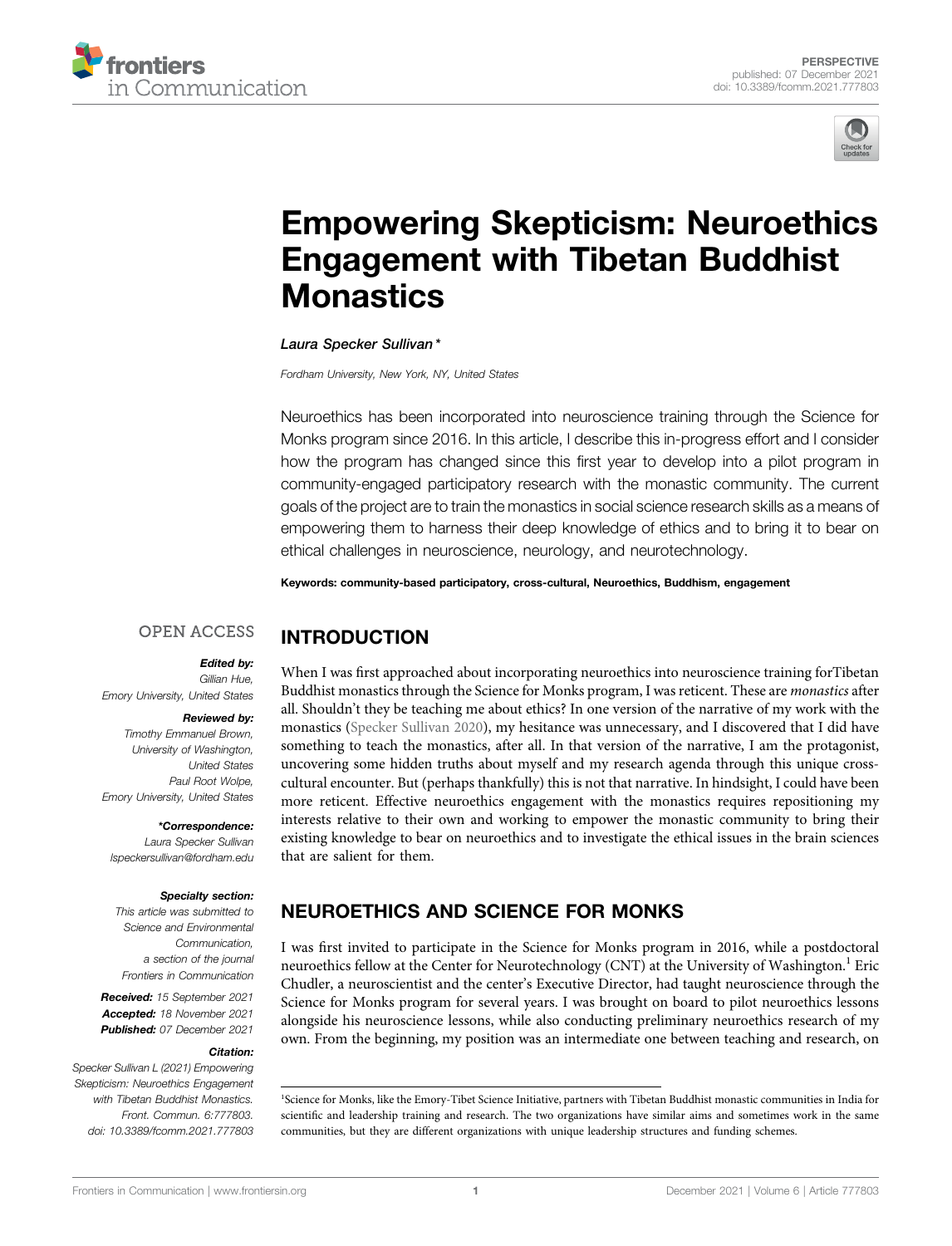the model of cross-cultural exchange. I would share my own knowledge of contemporary neuroethics through a series of lessons; the monastics, in turn, would share their own perspectives on the intersection of ethics and the brain sciences through participatory exercises, surveys, and open discussion.

My background made me a good fit for this experiment. I had taught in Japan with the JET Programme and had studied crosscultural philosophy for my Ph.D., including 2 years spent as a researcher in Kyoto, Japan at the Kokoro Research Institute. I had some theoretical and practical experience with Buddhism through Japanese Zen Buddhism, but I had not worked directly with Tibetan Buddhist monastics. Through the CNT, I had developed an "Introduction to Neuroethics" slide set that I had used when teaching public and student groups, and I had collaborated with a primary school teacher to develop neuroethics modules for her class, but I had never paired neuroethics directly with neuroscience, and certainly not in a cross-cultural context. Nevertheless, I had experience being embedded in unfamiliar environments with the goal of intellectual exchange (not only in Japan, but as the sole philosopher in a neural engineering lab) and I hoped to draw on this skill set to create a meaningful relationship between myself and the monastics.

That first trip was, as one would expect, a learning experience–I suspect for me more than for the monastics. I had planned to begin my lecture the way I usually do in the United States, by asking the students to define "ethics." It turns out that this pedagogical technique relies on a cultural cohesiveness that did not exist between me and the monastics. Not only do I not know Tibetan, but I had not anticipated the multiple translations of this term. Faced with the prospect that the word "ethics" had different meanings for monastics than for lay people, for teachers than for students, I soon walked back this broad, top-down approach. Better to begin with the particular ethical issues that arose within neuroscience and neurology, I reasoned, since these are not abstract concepts but concrete problems, thick with context.

This approach turned out to be more successful. I introduced the monastics to the "rubber hand illusion," where someone can be made to experience sensation in a rubber hand unattached to their body. I used the illusion as an entry to a discussion of how physical sensations in one's body can lead to the sense of body ownership, and how this might raise questions about the significance of neural prostheses that are fully integrated into one's body schema. They learned about cutting edge techniques in neurostimulation, and the types of feelings and thoughts that such stimulation can occasion. We argued, in my impromptu office hours, over whether brain stimulation could make someone "too happy" or could change their sense of self.

After the snafu over ethics language on the first day, the rest of the sessions went more smoothly. At the end of the 2-week joint neuroscience-neuroethics session, I administered a survey I had developed on-site from my background in neuroethics, my conversations with the monastics, and informal worksheets I had distributed during the neuroethics sessions, asking them a set of Likert scale questions about how they thought about various neuroethical issues. I worked with my Tibetan translator to create

a consent procedure that would fit my review board's requirements, while also being intelligible to the norms of the monastic community, and this had been initiated at the beginning of the session.

Some results piqued my interest, namely the monastics' skepticism about neuroscience as a route to human well-being and achievement. Science, in their estimation, was a fast-moving train that, once on track, was hard to slow, even if misgivings about the direction had developed. I didn't think they were wrong, but I wanted to know more.

In 2017 I returned to India to conduct one-on-one interviews with senior monastics alongside offering neuroethics lessons to existing science classes in the monastic community, building from the groundwork of this first visit and the survey results. This time, I resolved to be more interactive, and to focus on the monastics' knowledge, rather than my own. I aimed to ask broad, open-ended questions to better understand how the monastics were thinking about the intersection of neuroscience and ethics. I would not ask them to define ethics, I resolved, but would phrase my questions as requests for advice from fictional characters in tricky situations that involved neuroscience, neurology, and neurotechnology. This was a way of engaging with ethical questions that was more familiar to the monastics. While the science was important, the central concern was the human predicament the characters faced. The work ethicists do with scientists and clinicians in North America and Europe isn't so different, after all.

The results were intriguing, although not entirely surprising [\(Specker Sullivan 2021](#page-4-1)). The senior monastics continued to express skepticism about the use of science and technology to improve human lives. In clear-cut cases, new medical developments played a salutary role; everyone could see that brain injuries, like a broken limb, were a problem that needed mending. But when it came to using medical technology for basic mental health, or even to boost mental performance, they were deeply skeptical. The structure of the questions, describing situations where people were ill, or near-death, and a decision needed to be made, privileged the kinds of situations that I saw as problematic. The questions I asked relied on unstated premises: when I offered the monastics a dilemma and asked them which of two branching paths to a solution they would take, they wondered why such a dilemma arose in the first place.

So, in 2019 I pivoted the neuroethics project once again, to pilot a project in which I hoped the perspective from my own position as an American neuroethicist would fade even further into the background. I would live at a nunnery and work with the nuns to develop a more participatory approach to neuroethics engagement. One motivation for this pivot was my hesitancy about the methods I had been using to engage the monastics in connecting ethics with neuroscience, which were drawn from the ethnographic theory I learned through my graduate work in Japanese Studies. Traditional ethnography, despite shifting to describe objects of study as "participants," does not really operate on equal partnership with the communities it studies. The locus of power remains with the researcher, who in designing the questions and the structure of the study decides what is important, and what is tangential, to the area being studied.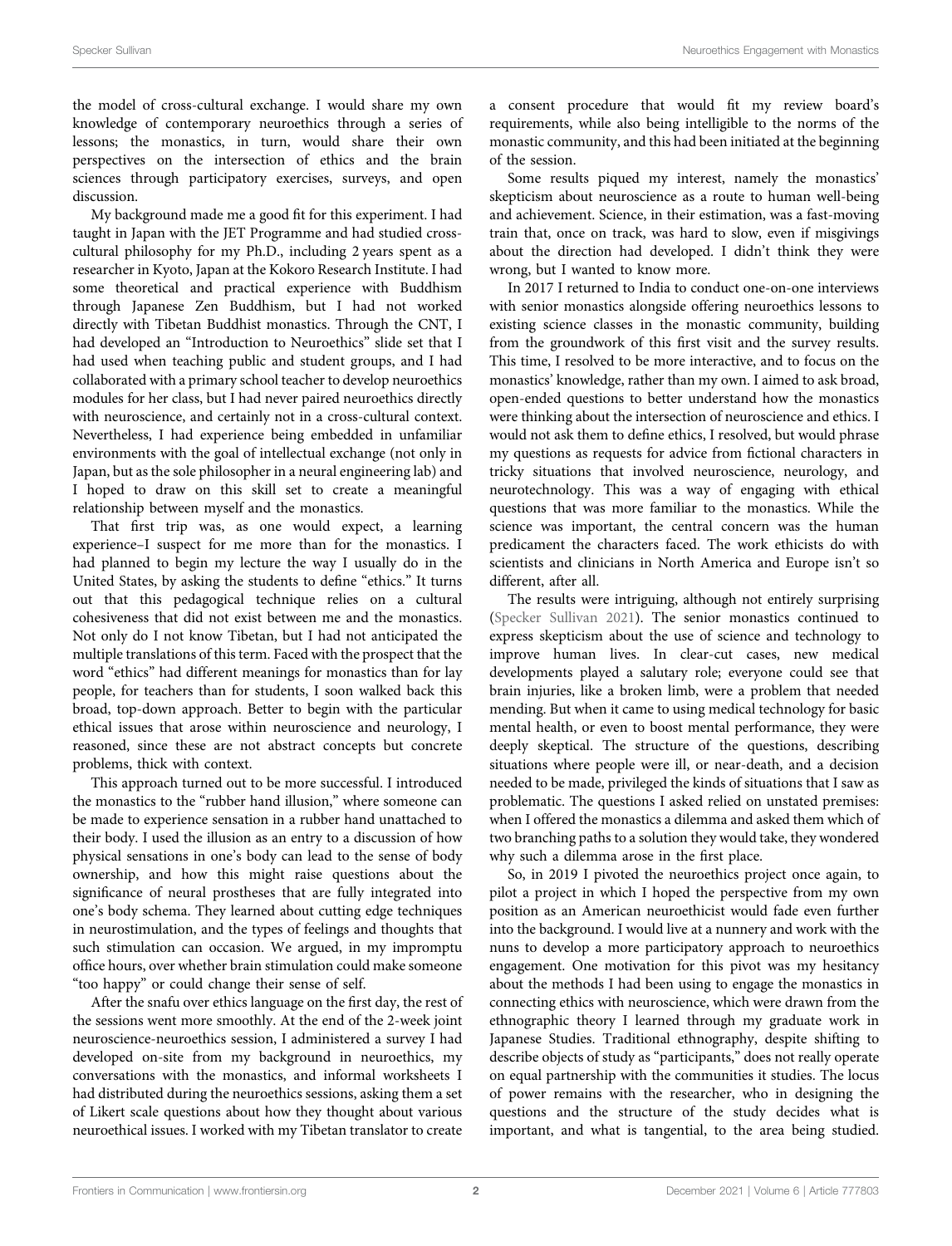While my training in neuroethics grounds my expertise in this type of research, this is just to say that I have worked within a particular tradition of scholarship that is concerned with the intersection of science and questions about what we, as human beings, should do. If I wanted to get outside that perspective to appreciate what mattered to the monastics, I would have to rethink my methods.

### PURPOSES AND METHODS OF NEUROETHICS ENGAGEMENT WITH **MONASTICS**

Rethinking my methods of engagement with the monastics meant reflecting on the fundamental aims of the project. Why, as a neuroethicist, was I working with the monastics in the first place?

What I realized early on was that engaging with the monastic community through neuroethics revealed a pathway to neuroscience training due to the affinities between the aims of neuroethics as a field and the ethical orientation of Tibetan Buddhism. While others have pointed out the connections between the scientific study of the mind and the monastics' rigorous attention to first-person mental experience in their meditation practices [\(Varela et al., 1991](#page-4-2)), a more fundamental link is the shared purpose behind both of our practices.

Without precluding science for its own sake, neuroethics asks scientists, technologists, and clinicians to consider the end goal for which their practices are used, and to consider what benefits and harms might result, what their own motivations are, and whether any individuals might be wronged in the process. Likewise, Buddhist practices aim at benefitting sentient beings, developing altruistic motivations, and avoiding fundamental ethical wrongs. In this way, neuroethics can provide a missing link between Buddhist practice and scientific practice, by facilitating reflection on why it is meaningful to seek to understand the world through these scientific and religious traditions alike.

Due to the intellectual connections between neuroethics and Tibetan Buddhism, programs such as Science for Monks and the Emory-Tibet Science Initiative open a door to engaging with the monastics as partners in research and education, beyond relationships as teachers and students. While both programs ostensibly are oriented around scientific training for the monastic community, they are better understood as programs of cross-cultural intellectual exchange. Indeed, numerous interdisciplinary research programs have grown out of each program, with the broad goal of mutual benefit. $^{2}$  The scientific community and the monastic community are both trying to

improve the human condition, and each specialty offers one particular method of doing just that. Upon reflecting on this shared purpose, I began to consider how to engage the monastic community more fully as partners in exploring the connections between Buddhism and neuroscience through neuroethics.

One method for developing a partnership with the monastics is community-based participatory research, or CBPR. In part due to developments in qualitative research that have occurred within public health, CBPR has been advocated as a more equitable model of cross-cultural research [\(Israel et al., 2010\)](#page-3-0). The goal of CBPR is to implement just and equitable research practices across culture and other barriers, such as race and class, that balance the relative privilege of the researcher with the empowerment of the local community to identify and to achieve their own goals. While CBPR has typically been employed in addressing health disparities, it has promise for research that aims at equitably investigating ethical issues with scientific and medical developments across cultures.

CBPR is sometimes defined not as a particular set of methods, but in terms of the attitudes of researchers who prioritize democratizing knowledge and deconstructing power such that the experiential knowledge of communities is prioritized, empowering those communities [\(Minkler 2004](#page-4-3)). Yet balancing power between researchers and communities can be exceedingly difficult [\(Postma 2008](#page-4-4)). Differences in institutional structure, communication style, decision-making authority, and so on can create barriers to equitable participation. So, while an attitude of collaboration and mutual empowerment is helpful, it only goes so far. Structures that allow for new methods of intellectual engagement are needed to encourage participation.

These procedural challenges with CBPR can lead to ethical challenges [\(Minkler 2004;](#page-4-3) [Mikesell et al., 2013;](#page-3-1) [Wilson et al.,](#page-4-5) [2019](#page-4-5)). A key factor in successful CBPR is building trust with local communities such that members believe their community will be strengthened by collaboration, not taken advantage of [\(Blacksher](#page-3-2) [et al., 2016\)](#page-3-2). Yet that trust must be warranted, and not gained superficially. In other words, community trust is earned when researchers are trustworthy. Researchers must also understand their own institutional limitations, and not overpromise the terms of their engagement and the benefits they can provide. The central ethical concern with CBPR is the tension between insiders and outsiders ([Mikesell et al., 2013](#page-3-1)). These tensions can come from a variety of sources, such as different values, expectations, assumptions, priorities, and beliefs. While communication and transparency around differences can mitigate the tension they might cause, these differences do not disappear.

Despite these challenges, community-based participatory methods have much to offer neuroethics engagement with Buddhist monastic communities who are participating in science education. As the monastics develop scientific fluency, they become better positioned to identify their values and priorities with respect to scientific practices and developments. Further, they gain the language with which to express concern and skepticism, as well as excitement and optimism, about the potential for scientific advancements to change significant dimensions of human life. Using CBPR methods for

<sup>&</sup>lt;sup>2</sup>This is clear in the mission statements of the two organizations. Science for monks: "The mission of Science for Monks is to nurture leaders who are establishing the indigenous capacity of the Tibetan monastic community to engage in new science learning and dialogue" ([http://www.scienceformonksandnuns.org/about/\)](http://www.scienceformonksandnuns.org/about/). ETSI: "The Emory-Tibet Science Initiative is committed to bringing together the best of the Western and Tibetan Buddhist intellectual traditions for the creation, development and dissemination of knowledge and practices that will benefit humanity" [\(https://tibet.emory.edu/mission.html\)](https://tibet.emory.edu/mission.html).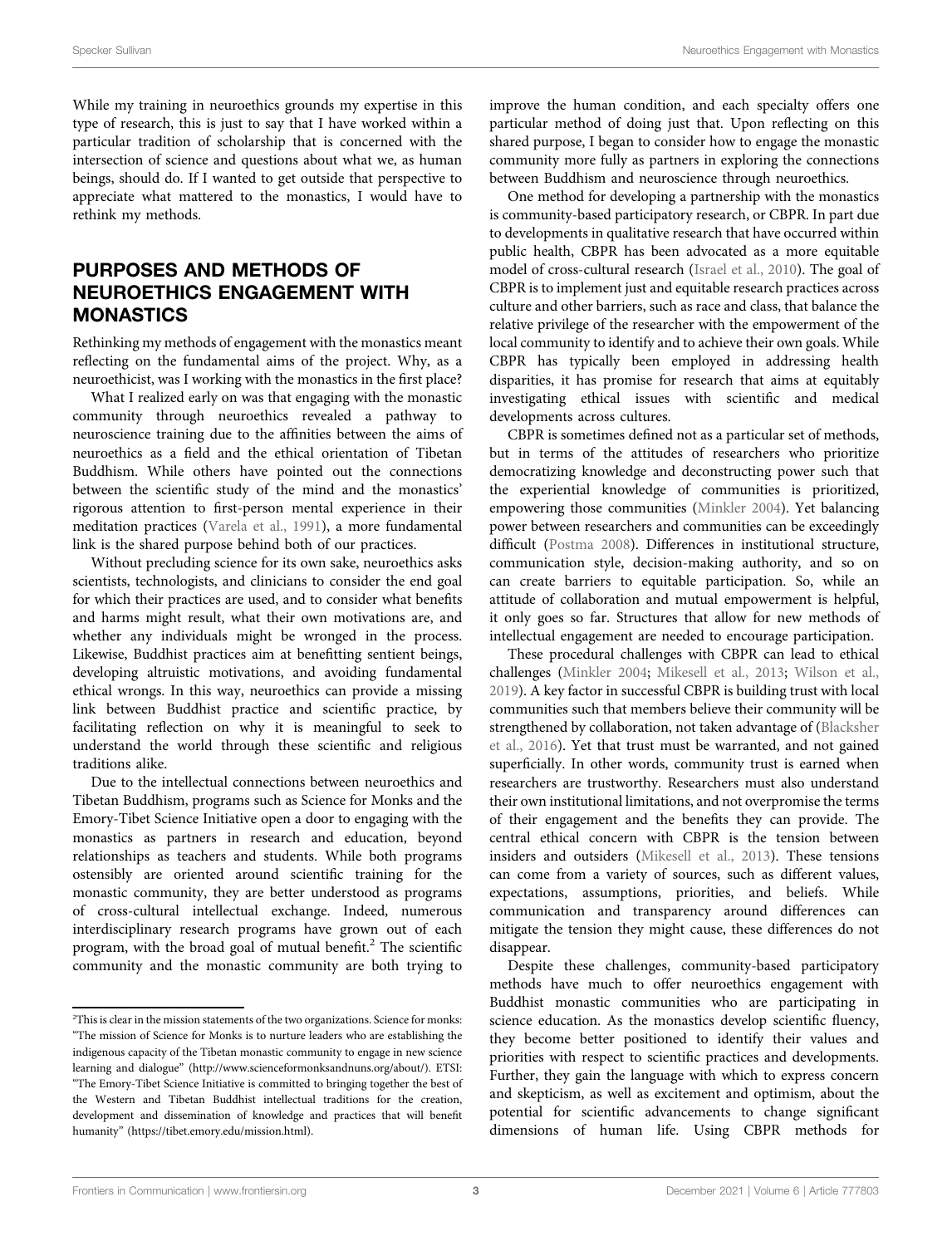neuroethics engagement is one way to empower the monastic community to make their ideas on the benefits and risks of scientific practices known and to potentially impact those practices.

My own community-based work with the nuns is still in the very early stages. In 2019, I spent 2 weeks at the nunnery, leading classes on ethical issues in science that were part science education, part social science methods training. The goal is to empower the nuns, through social science methods, to collect their community's perspectives on ethics in science, so that any resulting neuroethics scholarship is not driven by my own agenda or interests, but by theirs. In this research program, I aim to be an advisor on methods and processes but not on content.

It is due to the complexity of community-engaged work that I believe I could have been more reticent about my work with the monastic community at the outset. I was, admittedly, naïve in my certainty that with a short introduction, the monastics and I would be able to share an appreciation of ethical issues in the brain sciences. There are unstated premises about what science is and why it matters that need to be acknowledged before we can even imagine a discussion of what we ought to do with it. Nevertheless, while this program is still in its early stages, I am optimistic that, if completed, it would empower the monastic community to influence the global discourse on the ethical dimensions of scientific advancements. This is not to say that the monastics need engagement with neuroethics to facilitate their own empowerment. Their experience and knowledge is powerful, and it could impact neuroethics—if we can learn to acknowledge what is already there.

## CONCLUSION: BENEFITS OF PARTICIPATORY ENGAGEMENT

Neuroethics engagement with the monastic community can link scientific study with Tibetan Buddhism's ethical aims; it can also spark consideration of the reasons why scientific engagement matters for the monastics. Just as with scientists, monastics are curious about the world and their own experience, they value truth and accurate explanations, and they would like to see the conditions for all inhabitants of the world improve. As scientists partner with monastics, they may begin to question why scientific practice is a valuable tool for the monastics, who already have centuries-old practices developed for similar purposes (e.g., in the field of medicine, mental and physical health). The monastics themselves can encourage this questioning, asking why certain scientific experiments are carried out or technologies pursued if they do not offer means to sustainable well-being. Treating the

### **REFERENCES**

<span id="page-3-2"></span>Blacksher, E., Nelson, C., Van Dyke, E., Echo-Hawk, A., Bassett, D., Buchwald, D., et al. (2016). Conversations about Community-Based Participatory Research and Trust: "We Are Explorers Together". Prog. Comm. Health Part. 10 (2), 305–309. doi:[10.1353/cpr.2016.0039](https://doi.org/10.1353/cpr.2016.0039)

monastics as true partners in intellectual inquiry requires taking these questions to heart.

Yet taking up monastics' questions does not in itself distinguish an intellectual partnership. It is entirely possible to superficially entertain a set of questions while nevertheless focusing attention on questions that one considers more scientifically relevant. Developing an equitable partnership with the monastics requires science training that revolves around their interests and questions. As neuroethics engagement with the monastics develops, one challenge is to similarly structure neuroethics discussions around ethical issues the monastics care most about. This includes, for example, talking about animal sentience and whether it should alter the norms of scientific research. While many neuroethics programs avoid this issue due to its fraught political status, it is an issue that many monastics care deeply about and it deserves to be taken up more seriously.

One of the goals of neuroethics engagement in the Science for Monks program has been to build a skill set in social science research skills that empowers monastics to investigate neuroethical perspectives within their own community. The results of their study could have a profound effect on current neuroethics research programs. While much of neuroethics research embraces scientific and technological development, taking a "not if but when" approach, monastic-initiated research might ask us to reconsider the purposes for which scientific developments are pursued.

In the early years of scientific engagement with the monastics, programs necessarily proceeded through trial and error: seeing which projects worked and which failed and building scientific literacy among the monastics so as to work with them as partners. Neuroethics engagement represents the fruit of these efforts, allowing ethicists to work alongside monastics on issues of common concern. Now, the time is ripe to develop capabilities within the monastic community for collaborative neuroethics scholarship that emerges from their own interests.

### DATA AVAILABILITY STATEMENT

The original contributions presented in the study are included in the article/supplementary material, further inquiries can be directed to the corresponding author.

### AUTHOR CONTRIBUTIONS

The author confirms being the sole contributor of this work and has approved it for publication.

- <span id="page-3-0"></span>Israel, B. A. (2010). Community-Based Participatory Research: A Capacity-BuildingApproach for Policy Advocacy Aimed at Eliminating Health Disparities. Am. J. Public Health 100 (11), 2094–2102. doi[:10.2105/](https://doi.org/10.2105/AJPH.2009.170506) [AJPH.2009.170506](https://doi.org/10.2105/AJPH.2009.170506)
- <span id="page-3-1"></span>Mikesell, L., Bromley, E., and Khodyakov, D. (2013). Ethical Community-Engaged Research: A Literature Review. Am. J. Public Health 103 (12), e7–e14. doi:[10.2105/AJPH.2013.301605](https://doi.org/10.2105/AJPH.2013.301605)